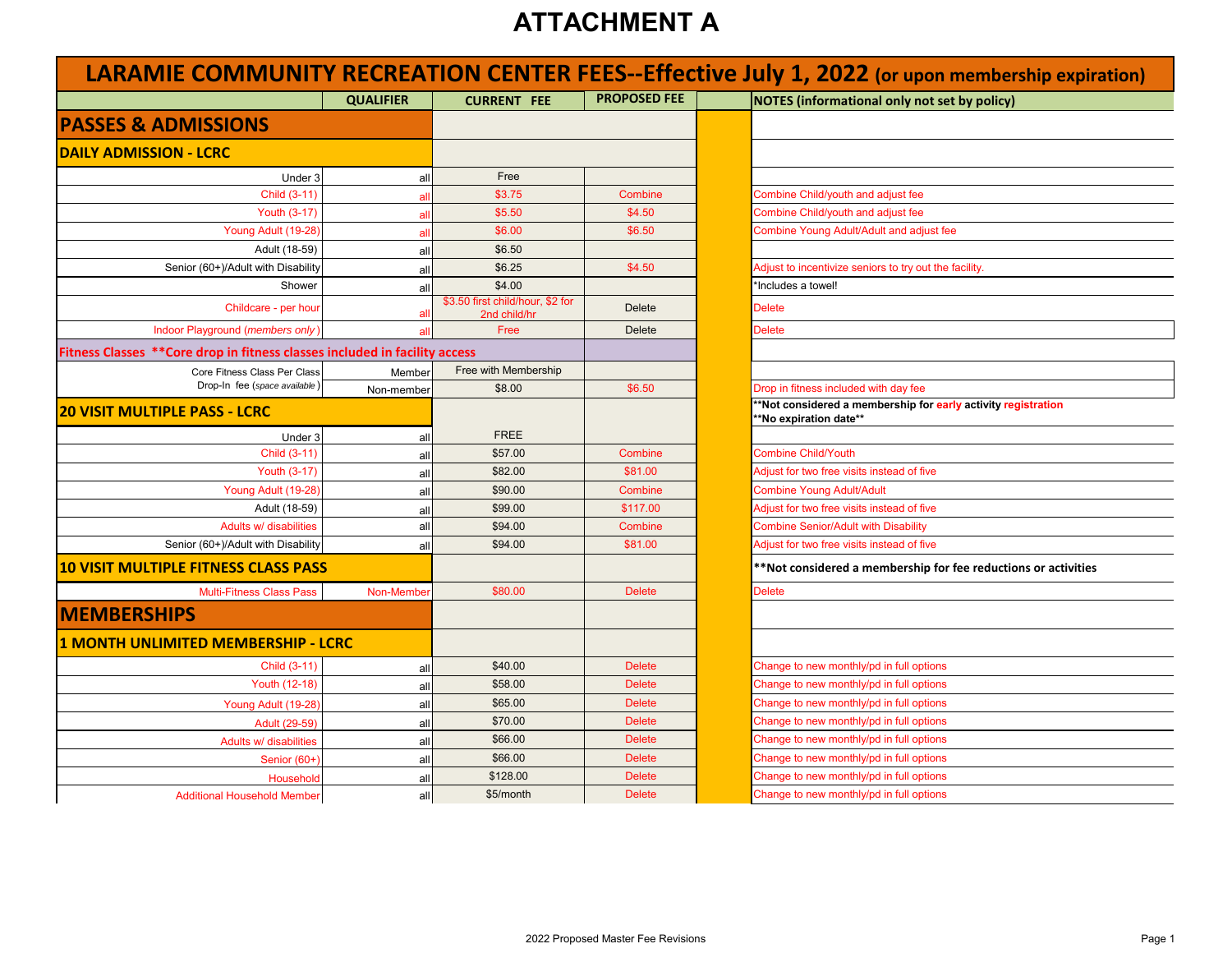|                                         | <b>QUALIFIER</b> | <b>CURRENT FEE</b>  | <b>PROPOSED FEE</b> | <b>NOTES (informational only not set by policy)</b>                                                                                                     |
|-----------------------------------------|------------------|---------------------|---------------------|---------------------------------------------------------------------------------------------------------------------------------------------------------|
| <b>IMONTHLY PASS-LCRC</b>               |                  |                     |                     | **Considered a membership for early registration<br>** All memberships can cancel any time (paperwork received by 25th to<br>cancel next month billing) |
| Child (3-11)                            | all              | \$12/m <sub>o</sub> | Combine             | <b>Combine Child/Youth</b>                                                                                                                              |
| Youth (3-17)                            | all              | \$19/m <sub>o</sub> | \$22.00             | Memberships paid monthly, cancellation at any time.                                                                                                     |
| Young Adult (19-28)                     | al               | \$27/m <sub>o</sub> | Combine             | <b>Combine Young Adult/Adult</b>                                                                                                                        |
| Adult (18-59)                           | all              | \$40.00             | \$35.00             | Memberships paid monthly, cancellation at any time.                                                                                                     |
| <b>Adult Couple</b>                     | al               | <b>NEW</b>          | \$60.00             | Two adults residing at the same physical address                                                                                                        |
| Adults w/ disabilities                  | all              | \$23/m <sub>o</sub> | Combine             | <b>Combine Senior/Adult with Disability</b>                                                                                                             |
| Senior (60+)/Adult with Disability      | all              | \$23/m <sub>o</sub> | \$22.00             | Memberships paid monthly, cancellation at any time.                                                                                                     |
| <b>Senior Couple</b>                    | all              | <b>NEW</b>          | \$40.00             | Two seniors residing at the same address, both 60 or older                                                                                              |
| Family                                  | all              | \$72/m <sub>o</sub> | \$70.00             | Up to four members, maximum of two adults per family                                                                                                    |
| Parent +1 Youth                         | a                | <b>NEW</b>          | \$50.00             | One Adult, one Youth residing at the same address                                                                                                       |
| Additional Household Member             | all              | \$5/month           | 10% of membership   | Up to four members, maximum of two adults per family, 10% fee for additional children                                                                   |
| <b>ANNUAL MEMBERSHIP - LCRC</b>         |                  |                     |                     | Discount for paying in full--refunds for early termination subject to pro-rated<br>monthly rates.                                                       |
| Child (3-11)                            | all              | \$105.00            | Combine             | <b>Combine Child/Youth</b>                                                                                                                              |
| Youth (3-17)                            | all              | \$171.00            | \$220.00            | Memberships paid monthly, cancellation at any time. (2 free months over monthly pmt)                                                                    |
| Young Adult (19-28)                     | all              | \$240.00            | Combine             | <b>Combine Young Adult/Adult</b>                                                                                                                        |
| Adult (18-59)                           | all              | \$372.00            | \$350.00            | Memberships paid monthly, cancellation at any time. (2 free months over monthly pmt)                                                                    |
| <b>Adult Couple</b>                     | al               | <b>NEW</b>          | \$600.00            | Two adults residing at the same physical address. (2 free months over monthly pmt)                                                                      |
| Adults w/ disabilities                  | all              | \$204.00            | Combine             | <b>Combine Senior/Adult with Disability</b>                                                                                                             |
| Senior (60+)/Adult with Disability      | all              | \$204.00            | \$220.00            | Memberships paid monthly, cancellation at any time. (2 free months over monthly pmt)                                                                    |
| <b>Senior Couple</b>                    | al               | <b>NEW</b>          | \$400.00            | Two seniors residing at the same address, both 60 or older (2 free months over monthly                                                                  |
| Family                                  | all              | \$684.00            | \$700.00            | Jp to four members, maximum of two adults per family (change name) (2 free months<br>over monthly pmt, same price as two adults, children are free!)    |
| Parent +1 Youth                         | al               | <b>NEW</b>          | \$500.00            | One Adult, one Youth residing at the same address (2 free months over monthly pmt)                                                                      |
| Additional Household Member             | all              | \$27.00             | 10% of membership   | Up to four members, maximum of two adults per family, 10% fee for additional children                                                                   |
| <b>Personal Training **Members Only</b> |                  |                     |                     |                                                                                                                                                         |
| Personal Trainer - 1 person/1 hr        | Members only     | \$30.00             |                     |                                                                                                                                                         |
| Personal Trainer - 2 person/1 hr        | Members only     | \$40.00             |                     |                                                                                                                                                         |

Family passes include up to four individuals with a maximum of two adults residing at the same address. Additional children can be added for 10% of the underlying membership for both parent + 1 youth or family passes.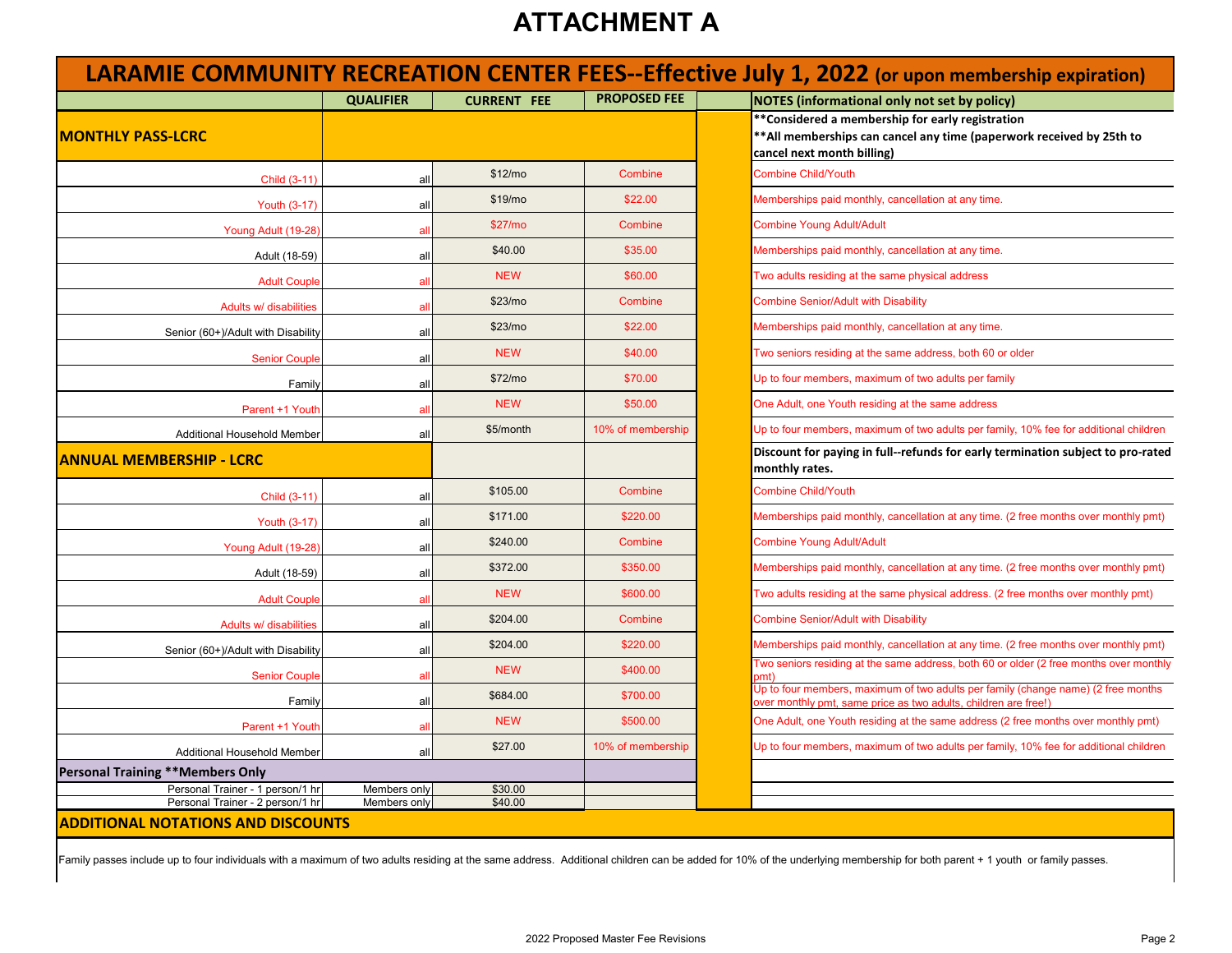|                                                 |                                                                                                                                                                                                                                                                                                                                                                                                                                                                                                                                                                                                                                                                                                                                                                                                   |                                                                          |                     | <b>LARAMIE COMMUNITY RECREATION CENTER FEES--Effective July 1, 2022 (or upon membership expiration)</b>                   |  |  |  |  |  |
|-------------------------------------------------|---------------------------------------------------------------------------------------------------------------------------------------------------------------------------------------------------------------------------------------------------------------------------------------------------------------------------------------------------------------------------------------------------------------------------------------------------------------------------------------------------------------------------------------------------------------------------------------------------------------------------------------------------------------------------------------------------------------------------------------------------------------------------------------------------|--------------------------------------------------------------------------|---------------------|---------------------------------------------------------------------------------------------------------------------------|--|--|--|--|--|
|                                                 | <b>QUALIFIER</b>                                                                                                                                                                                                                                                                                                                                                                                                                                                                                                                                                                                                                                                                                                                                                                                  | <b>CURRENT FEE</b>                                                       | <b>PROPOSED FEE</b> | NOTES (informational only not set by policy)                                                                              |  |  |  |  |  |
| <b>CORPORATE PARTNERS: (RESTRUCTURED BELOW)</b> |                                                                                                                                                                                                                                                                                                                                                                                                                                                                                                                                                                                                                                                                                                                                                                                                   |                                                                          |                     |                                                                                                                           |  |  |  |  |  |
|                                                 |                                                                                                                                                                                                                                                                                                                                                                                                                                                                                                                                                                                                                                                                                                                                                                                                   | 10% discount for 20 to 30 memberships                                    |                     |                                                                                                                           |  |  |  |  |  |
|                                                 | 15% discount for 31 to 40 memberships                                                                                                                                                                                                                                                                                                                                                                                                                                                                                                                                                                                                                                                                                                                                                             |                                                                          |                     |                                                                                                                           |  |  |  |  |  |
|                                                 | 20% discount for 41 or more memberships                                                                                                                                                                                                                                                                                                                                                                                                                                                                                                                                                                                                                                                                                                                                                           |                                                                          |                     |                                                                                                                           |  |  |  |  |  |
|                                                 |                                                                                                                                                                                                                                                                                                                                                                                                                                                                                                                                                                                                                                                                                                                                                                                                   |                                                                          |                     | 20% discount for all benefitted or non-benefitted City of Laramie and Albany County Non-Profit employees for memberships. |  |  |  |  |  |
|                                                 | Individuals must be CURRENT employees of the discounted organization, retirees are not eligible for previous employer discounts. Members must provide proof of employment<br>annually.Available to businesses and organizations located within Albany county. All group/corporate memberships must be paid in full or paid by ACH/ACC from the individual<br>member's checking, credit card, or debit account on the 5th of each month. Group membership discounts do not automatically renew. All group/corporate membership discounts<br>will be in effect for 12 months based upon the number of memberships on July 1st of each year.<br><b>CORPORATE PARTNERS: 15% Discount for employee members (Employees with existing memberships will be grandfathered in until memberships expire)</b> |                                                                          |                     |                                                                                                                           |  |  |  |  |  |
|                                                 |                                                                                                                                                                                                                                                                                                                                                                                                                                                                                                                                                                                                                                                                                                                                                                                                   | Tier 1--\$200 annually for 1-10 employees (total organization employees) |                     |                                                                                                                           |  |  |  |  |  |
|                                                 |                                                                                                                                                                                                                                                                                                                                                                                                                                                                                                                                                                                                                                                                                                                                                                                                   | Tier 2--\$300 for 11-50 employees (total organization employees)         |                     |                                                                                                                           |  |  |  |  |  |
|                                                 |                                                                                                                                                                                                                                                                                                                                                                                                                                                                                                                                                                                                                                                                                                                                                                                                   | Tier 3--\$400 for 51-100 employees (total organization employees)        |                     |                                                                                                                           |  |  |  |  |  |
|                                                 |                                                                                                                                                                                                                                                                                                                                                                                                                                                                                                                                                                                                                                                                                                                                                                                                   | Tier 4--\$700 for 101+ employees (total organization employees)          |                     |                                                                                                                           |  |  |  |  |  |
|                                                 | Individuals must be CURRENT employees of the discounted organization, retirees are not eligible for previous employer discounts. Members must provide proof of employment<br>annually. Corporate Partners will be listed on a recognition board in the lobby of the Laramie Recreation Center for the current year to acknowledge their support and wellness<br>offering to employees. All corporate partnership fees must be paid in full to maintain discounts. All corporate membership discounts will be in effect for 12 months. Not intended<br>to be combined with other discounts.                                                                                                                                                                                                        |                                                                          |                     |                                                                                                                           |  |  |  |  |  |
| <b>PROGRAMS</b>                                 |                                                                                                                                                                                                                                                                                                                                                                                                                                                                                                                                                                                                                                                                                                                                                                                                   |                                                                          |                     |                                                                                                                           |  |  |  |  |  |
| <b>Adventure Kids Programs</b>                  |                                                                                                                                                                                                                                                                                                                                                                                                                                                                                                                                                                                                                                                                                                                                                                                                   |                                                                          |                     |                                                                                                                           |  |  |  |  |  |
| Full Day Adventure Kids                         | all                                                                                                                                                                                                                                                                                                                                                                                                                                                                                                                                                                                                                                                                                                                                                                                               | \$36.00                                                                  |                     |                                                                                                                           |  |  |  |  |  |
| Half Day Adventure Kids                         | all                                                                                                                                                                                                                                                                                                                                                                                                                                                                                                                                                                                                                                                                                                                                                                                               | \$18.00                                                                  |                     |                                                                                                                           |  |  |  |  |  |
|                                                 | Cal 1-Weekly                                                                                                                                                                                                                                                                                                                                                                                                                                                                                                                                                                                                                                                                                                                                                                                      | \$85/\$90                                                                |                     |                                                                                                                           |  |  |  |  |  |
|                                                 | Cal 1-Daily                                                                                                                                                                                                                                                                                                                                                                                                                                                                                                                                                                                                                                                                                                                                                                                       | \$18/\$20                                                                |                     |                                                                                                                           |  |  |  |  |  |
|                                                 | Cal 2-Weekly                                                                                                                                                                                                                                                                                                                                                                                                                                                                                                                                                                                                                                                                                                                                                                                      | \$46.50/\$50.50                                                          |                     | Fee pd before 5th of month/fee paid after 5th of the month                                                                |  |  |  |  |  |
| <b>Adventure Kids</b>                           | Cal 2-Daily                                                                                                                                                                                                                                                                                                                                                                                                                                                                                                                                                                                                                                                                                                                                                                                       | \$10/\$11                                                                |                     |                                                                                                                           |  |  |  |  |  |
|                                                 | Cal 3-Weekly                                                                                                                                                                                                                                                                                                                                                                                                                                                                                                                                                                                                                                                                                                                                                                                      | \$29.50/\$33.50                                                          |                     |                                                                                                                           |  |  |  |  |  |
|                                                 | Cal 3-Daily                                                                                                                                                                                                                                                                                                                                                                                                                                                                                                                                                                                                                                                                                                                                                                                       | \$6.25/\$7.00                                                            |                     |                                                                                                                           |  |  |  |  |  |
|                                                 | Re-schedule fee                                                                                                                                                                                                                                                                                                                                                                                                                                                                                                                                                                                                                                                                                                                                                                                   | \$20.00                                                                  |                     | Fee to re-schedule after beginning of semester-2 week notice required.                                                    |  |  |  |  |  |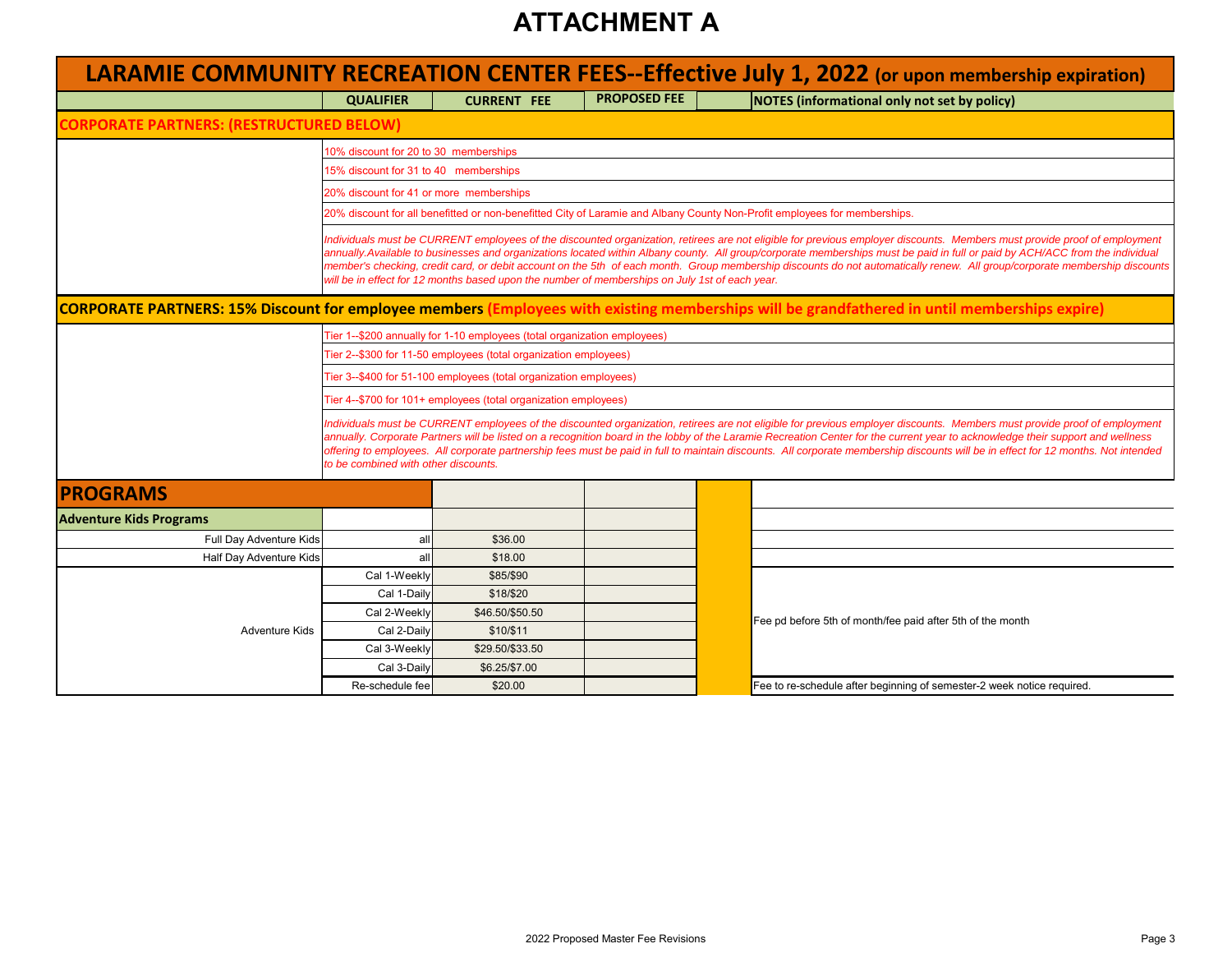| LARAMIE COMMUNITY RECREATION CENTER FEES--Effective July 1, 2022 (or upon membership expiration) |                  |                    |                     |  |                                                                                                          |  |
|--------------------------------------------------------------------------------------------------|------------------|--------------------|---------------------|--|----------------------------------------------------------------------------------------------------------|--|
|                                                                                                  | <b>QUALIFIER</b> | <b>CURRENT FEE</b> | <b>PROPOSED FEE</b> |  | <b>NOTES (informational only not set by policy)</b>                                                      |  |
|                                                                                                  | 1/2 day Cal 1    | \$87.50            | <b>Delete</b>       |  |                                                                                                          |  |
|                                                                                                  | 1/2 day Cal 2    | \$68.75            | <b>Delete</b>       |  | Delete based on program change                                                                           |  |
| <b>Summer Clubs</b>                                                                              | 1/2 day Cal 3    | \$50.00            | <b>Delete</b>       |  |                                                                                                          |  |
|                                                                                                  | Full day Cal 1   | \$155.00           |                     |  |                                                                                                          |  |
|                                                                                                  | Full day Cal 2   | \$125.00           |                     |  | 8:30am - 5:00pm weekdays (week long sessions)                                                            |  |
|                                                                                                  | Full day Cal 3   | \$95.00            |                     |  |                                                                                                          |  |
| <b>FACILITY RENTALS - LCRC</b>                                                                   |                  |                    |                     |  |                                                                                                          |  |
| <b>Parties</b>                                                                                   |                  |                    |                     |  |                                                                                                          |  |
| Birthday Party Pool Package                                                                      | all              | \$100.00           |                     |  | 2 hour room rental, 12 admissions for the facility                                                       |  |
| Birthday Party Bounce House Package                                                              | all              | \$225.00           | \$200.00            |  | 2 hour room rental, 12 admissions for the facility, bounce house in the gym, adjust for<br>new room fees |  |
| <b>Facilities</b>                                                                                |                  |                    |                     |  | Revised for peak/off-peak pricing--all prices are per hour. Peak time varies based on<br>acility demand. |  |
| Conference Room/hr                                                                               | Peak             | \$40.00            |                     |  |                                                                                                          |  |
| 57 person occupancy                                                                              | off-Peak         | \$25.00            | \$30.00             |  | Change from non-profit to off-peak                                                                       |  |
| Kitchen/hr                                                                                       | all              | \$10.00            |                     |  | n addition to conference room rental                                                                     |  |
| Multi-purpose Room (1 or 2) /hr                                                                  | Peak             | \$40.00            | \$25.00             |  | educe for consistency and condition                                                                      |  |
| 23 or 24 person occupancy, respectively                                                          | off-Peak         | \$25.00            | \$15.00             |  | Change from non-profit to off-peak                                                                       |  |
| Full Multi-purpose/hr                                                                            | Peak             | \$75.00            | \$40.00             |  | educe for consistency and condition                                                                      |  |
|                                                                                                  | off-Peak         | \$50.00            | \$30.00             |  | Change from non-profit to off-peak                                                                       |  |
| Full gym/hr                                                                                      | Peak             | \$75.00            |                     |  |                                                                                                          |  |
|                                                                                                  | off-Peak         | \$55.00            |                     |  |                                                                                                          |  |
| One court/hr                                                                                     | Peak             | \$40.00            |                     |  |                                                                                                          |  |
|                                                                                                  | off-Peak         | \$30.00            |                     |  |                                                                                                          |  |
| Floor covering - per 1/2 court / event                                                           | all              | \$30.00            |                     |  |                                                                                                          |  |
| Fitness Room/hr                                                                                  | Peak             | \$40.00            |                     |  |                                                                                                          |  |
|                                                                                                  | off-Peak         | \$30.00            |                     |  |                                                                                                          |  |
| Full facility (excluding aquatics) per hour                                                      | all              | \$420.00           |                     |  |                                                                                                          |  |
| Stage - 2 hours (per use)                                                                        | all              | \$100.00           |                     |  |                                                                                                          |  |
| Pool Shelter (sm or lg)                                                                          | large            | \$40.00            |                     |  |                                                                                                          |  |
|                                                                                                  | smal             | \$35.00            |                     |  |                                                                                                          |  |
| Any one pool area/hr                                                                             |                  |                    |                     |  |                                                                                                          |  |
| Leisure or 8 lane                                                                                | all              | \$215.00           | \$175.00            |  | Price per hour                                                                                           |  |
| Inflatable/hr                                                                                    |                  |                    |                     |  |                                                                                                          |  |
| Pool Inflatable (per hour for first hour)                                                        | All              | \$150.00           |                     |  | Includes half pool rental                                                                                |  |
| Additional Hour for pool inflatable                                                              | All              | \$100.00           |                     |  | ncludes half pool rental                                                                                 |  |
| Dry-land Inflatable - per hr                                                                     | All              | \$70.00            |                     |  | Bounce house, includes gym rental                                                                        |  |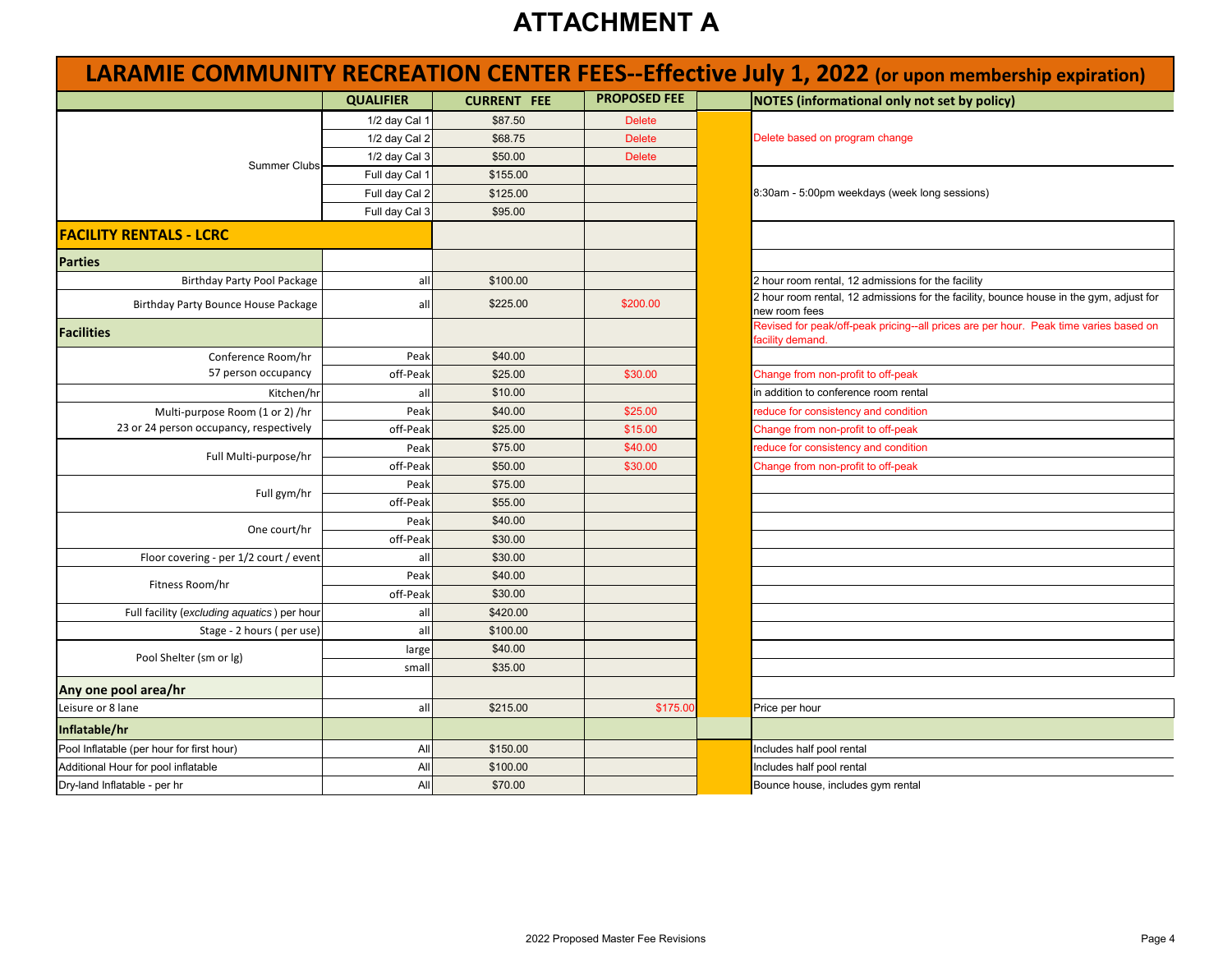| LARAMIE COMMUNITY ICE AND EVENT CENTER FEES--Effective May 1, 2020                                |                  |                    |                                                                                          |  |  |  |
|---------------------------------------------------------------------------------------------------|------------------|--------------------|------------------------------------------------------------------------------------------|--|--|--|
|                                                                                                   | <b>QUALIFIER</b> | <b>CURRENT FEE</b> | <b>NOTES (informational only not set by policy)</b>                                      |  |  |  |
| <b>ADMISSIONS &amp; PASSES</b>                                                                    |                  |                    |                                                                                          |  |  |  |
| <b>DAILY ADMISSION</b>                                                                            |                  |                    |                                                                                          |  |  |  |
| Ages 5 & up                                                                                       | all              | \$5.00             |                                                                                          |  |  |  |
| Ages 3 & 4                                                                                        | all              | \$2.50             |                                                                                          |  |  |  |
| Senior Skate                                                                                      | all              | \$2.50             |                                                                                          |  |  |  |
| Half-price Skate                                                                                  | all              | \$2.50             |                                                                                          |  |  |  |
| Drop-in Figure Skate                                                                              | all              | \$7.00             |                                                                                          |  |  |  |
| Drop-in Stick & Puck (18yrs +) 1 hr                                                               | all              | \$7.00             |                                                                                          |  |  |  |
| Drop-in Hockey (18yrs +) 1 hr                                                                     | all              | \$10.00            |                                                                                          |  |  |  |
| Drop-in Curling                                                                                   | all              | \$5.00             | Limited sessions                                                                         |  |  |  |
| Bulk Pass Purchase (20 passes which may be<br>shared between multiple individuals)                | all              | \$85.00            | 15% Discount over individually purchased passes                                          |  |  |  |
| Bulk Pass Purchase with skates (20 passes<br>which may be shared between multiple<br>individuals) | all              | \$127.00           | 15% Discount over individually purchased passes                                          |  |  |  |
| <b>20 VISIT MULTIPLE PASS</b>                                                                     |                  |                    | **No Expiration Date                                                                     |  |  |  |
| Admission Only - all ages (per individual)                                                        | all              | \$75.00            | **Not considered a membership for fee reductions or activities<br>**No expiration date** |  |  |  |
| Admission with Skate Rental (per individual)                                                      | all              | \$112.00           | 25% Discount off daily                                                                   |  |  |  |
| Drop-in Activities                                                                                | all              | \$105.00           | (25% discount off daily)                                                                 |  |  |  |
| <b>ICE SEASON SERVICES</b>                                                                        |                  |                    |                                                                                          |  |  |  |
| <b>EQUIPMENT/SERVICES</b>                                                                         |                  |                    |                                                                                          |  |  |  |
| Skate Rental - Public Skate (over 18 or w/o<br>Student ID)                                        | all              | \$2.50             | includes tax                                                                             |  |  |  |
| <b>Broomball Shoe Rental</b>                                                                      | all              | \$2.50             | includes tax                                                                             |  |  |  |
| Ice Scooter Rental                                                                                |                  | \$2.50             | during public skate times                                                                |  |  |  |
| Skate Sharpening - Overnight                                                                      |                  | \$7.00             |                                                                                          |  |  |  |
| Certification Testing/level - per test                                                            |                  | \$10.00            | ISI - \$2.50/cert + staff                                                                |  |  |  |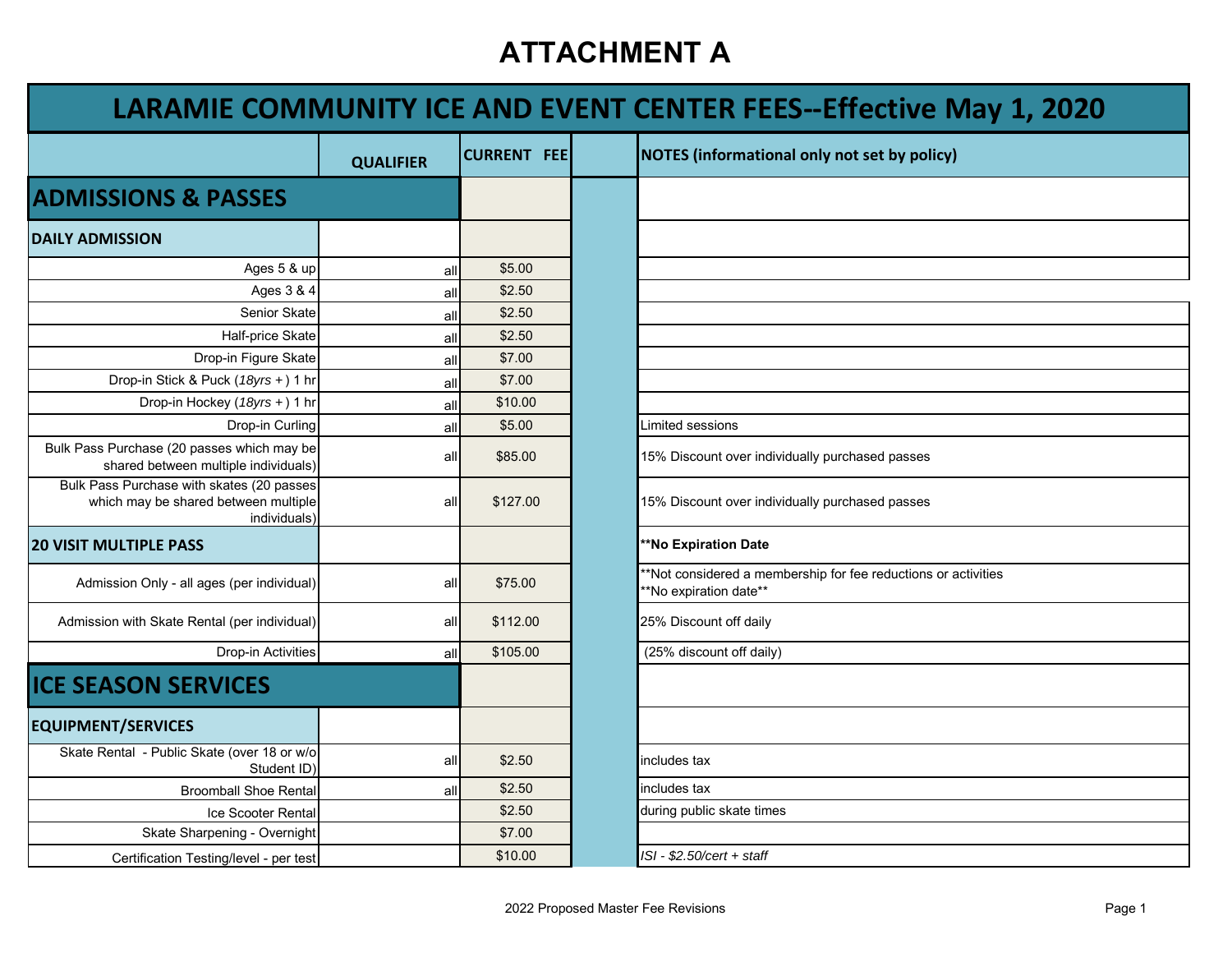## **LARAMIE COMMUNITY ICE AND EVENT CENTER FEES‐‐Effective May 1, 2020**

|                                                                                            | <b>QUALIFIER</b> | <b>CURRENT FEE</b> | <b>NOTES</b> (informational only not set by policy)                  |
|--------------------------------------------------------------------------------------------|------------------|--------------------|----------------------------------------------------------------------|
| Music cutting/editing - per routine                                                        |                  | \$15.00            |                                                                      |
| CD                                                                                         | all              | \$4.72             | $$5.00$ total w tax                                                  |
| Dance Floor - per event                                                                    | all              | \$30.00            |                                                                      |
| <b>ICE PROGRAMS</b>                                                                        |                  |                    |                                                                      |
| <b>Skate Lessons (Learn to Skate)</b>                                                      | all              |                    | per class rate                                                       |
| All group lessons - learn to skate, freestyle,<br>adult for each 15 minutes of instruction | all              | \$4.00             | per 15 minutes of class time, LTS includes 2 skate passe:            |
| Speed Skate Lessons per 1 hr session                                                       | all              | \$5.00             |                                                                      |
| On Ice Conditioning per half hour session                                                  | all              | \$6.00             |                                                                      |
| <b>Private Skate Lessons</b>                                                               | all              |                    |                                                                      |
| Gold Level Instruction, one person per 1/2 hr                                              | all              | \$28.00            | plus cost of skate admission                                         |
| Novice Level Instruction, one person per 1/2 hr                                            | all              | \$25.00            | plus cost of skate admission, mid-level cert. for instructor         |
| Juvenile Level Instruction, one person per 1/2 hr                                          | all              | \$23.00            | plus cost of skate admission, entry level cert for instructor        |
| Events/Leagues                                                                             | all              |                    |                                                                      |
| Winter Ice Exhibition (Practice & Show)                                                    | all              | \$30.00            |                                                                      |
| Winter Ice Exhibition (Show)                                                               | all              | \$10.00            |                                                                      |
| Spring Ice Show (Practice & Show)                                                          | Member           | \$40.00            | Plus costume fee, 5 practices                                        |
| Spring Ice Show (Show only)                                                                | all              | \$10.00            |                                                                      |
| Ice Races (single day 2 hr)                                                                | all              | \$15.00            | cover cost of awards                                                 |
| Broomball Adult Co-ed per team                                                             | all              | \$300.00           |                                                                      |
| Curling League - per team                                                                  | all              | \$300.00           |                                                                      |
| Turkey Curling (Tomspiel) per team                                                         | all              | \$25.00            |                                                                      |
| Turkey Curling spectator w/can food                                                        | all              | \$0.00             |                                                                      |
| ICE AND EVENT CENTER RENTALS                                                               |                  |                    |                                                                      |
| <b>Parties</b>                                                                             | all              |                    |                                                                      |
| Birthday Party Package #1                                                                  |                  | \$105.00           | (Fee reflects 80% of actual cost) 2 hr rm, 10 ice passes,            |
| Birthday Party Package #2                                                                  |                  | \$150.00           | (Fee reflects 80% of actual cost) 2 hr rm, 10 ice passes,<br>drinks) |

|                                                               | <b>QUALIFIER</b> | <b>CURRENT FEE</b> | <b>NOTES (informational only not set by policy)</b>                                                      |
|---------------------------------------------------------------|------------------|--------------------|----------------------------------------------------------------------------------------------------------|
| cutting/editing - per routine                                 |                  | \$15.00            |                                                                                                          |
| CD                                                            | all              | \$4.72             | \$5.00 total w tax                                                                                       |
| Dance Floor - per event                                       | all              | \$30.00            |                                                                                                          |
|                                                               |                  |                    |                                                                                                          |
| to Skate)                                                     | all              |                    | per class rate                                                                                           |
| s - learn to skate, freestyle,<br>h 15 minutes of instruction | all              | \$4.00             | per 15 minutes of class time, LTS includes 2 skate passes                                                |
| Lessons per 1 hr session                                      | all              | \$5.00             |                                                                                                          |
| ning per half hour session                                    | all              | \$6.00             |                                                                                                          |
|                                                               | all              |                    |                                                                                                          |
| tion, one person per 1/2 hr                                   | all              | \$28.00            | plus cost of skate admission                                                                             |
| tion, one person per 1/2 hr                                   | all              | \$25.00            | plus cost of skate admission, mid-level cert. for instructor                                             |
| tion, one person per 1/2 hr                                   | all              | \$23.00            | plus cost of skate admission, entry level cert for instructor                                            |
|                                                               | all              |                    |                                                                                                          |
| chibition (Practice & Show)                                   | all              | \$30.00            |                                                                                                          |
| inter Ice Exhibition (Show)                                   | all              | \$10.00            |                                                                                                          |
| I Ice Show (Practice & Show)                                  | Member           | \$40.00            | Plus costume fee, 5 practices                                                                            |
| ring Ice Show (Show only)                                     | all              | \$10.00            |                                                                                                          |
| ce Races (single day 2 hr)                                    | all              | \$15.00            | cover cost of awards                                                                                     |
| nball Adult Co-ed per team                                    | all              | \$300.00           |                                                                                                          |
| Curling League - per team                                     | all              | \$300.00           |                                                                                                          |
| urling (Tomspiel) per team                                    | all              | \$25.00            |                                                                                                          |
| urling spectator w/can food                                   | all              | \$0.00             |                                                                                                          |
| <b>NTER RENTALS</b>                                           |                  |                    |                                                                                                          |
|                                                               | all              |                    |                                                                                                          |
| Birthday Party Package #1                                     |                  | \$105.00           | (Fee reflects 80% of actual cost) 2 hr rm, 10 ice passes, 10 gift bag passes)                            |
| Birthday Party Package #2                                     |                  | \$150.00           | (Fee reflects 80% of actual cost) 2 hr rm, 10 ice passes, 10 gift bag passes, 10 hot dogs and<br>drinks) |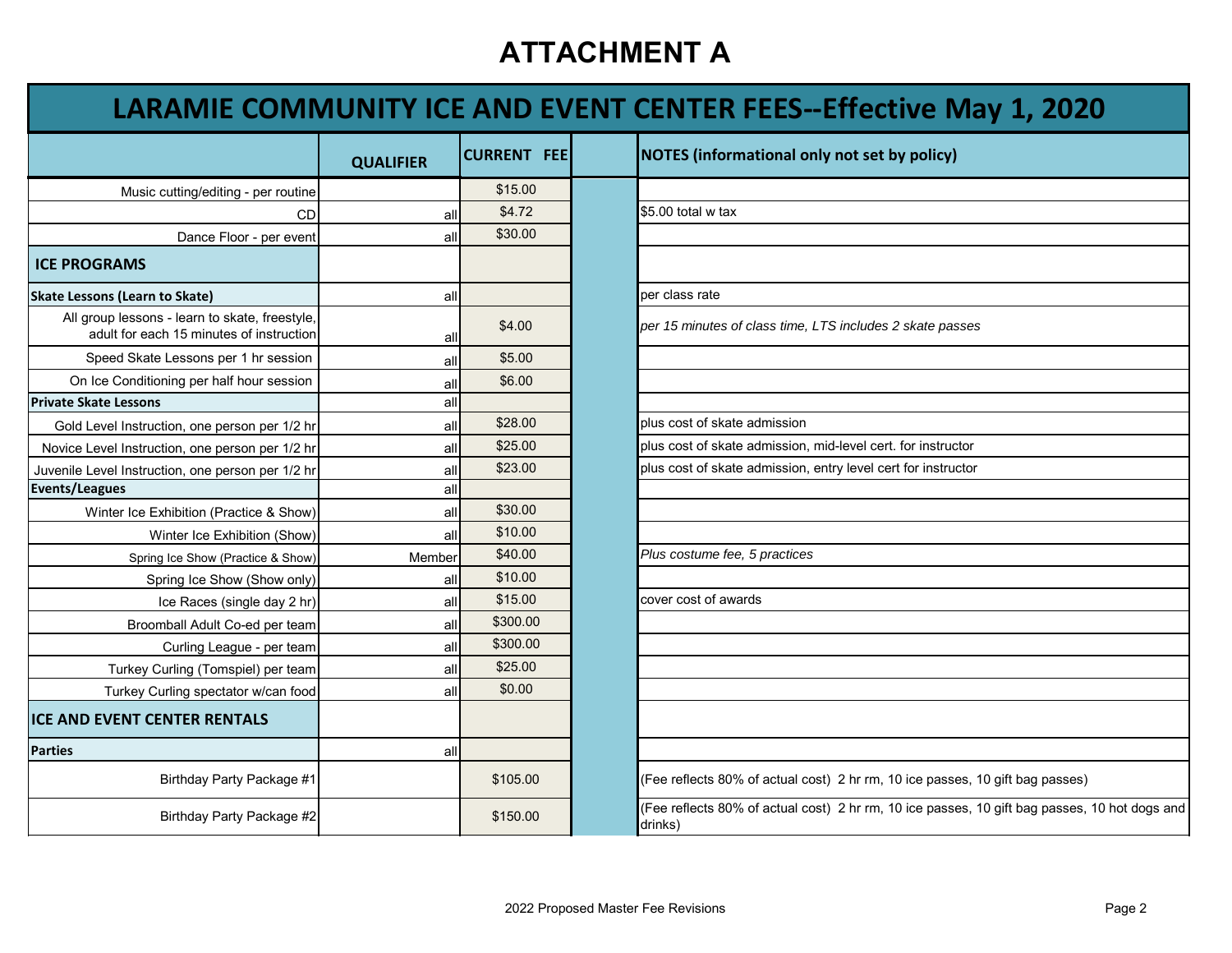## **LARAMIE COMMUNITY ICE AND EVENT CENTER FEES‐‐Effective May 1, 2020**

|                                                                                                 | <b>QUALIFIER</b> | <b>CURRENT FEE</b> | <b>NOTES (informational only not set by policy)</b>                               |
|-------------------------------------------------------------------------------------------------|------------------|--------------------|-----------------------------------------------------------------------------------|
| Party Host                                                                                      |                  | \$25.00            | With Party reservation                                                            |
| Add'l B-day Party Attendees                                                                     |                  | \$10.00            | For each person over the initial 10--fee covers food/entrance/favors              |
| Misc.                                                                                           |                  |                    |                                                                                   |
| Zamboni per cut                                                                                 |                  | \$25.00            |                                                                                   |
| Ice Time per hour                                                                               |                  |                    |                                                                                   |
| Prime Time Mon-Sun (5 am - 11 pm)                                                               |                  | \$170.00           |                                                                                   |
| After hours rental - per hour                                                                   |                  | \$195.00           | Special circumstances--Rec Mgr approval required                                  |
| <b>Contract Agreement users</b>                                                                 |                  | \$150.00           | Advisory Approved MOU commitment                                                  |
|                                                                                                 | 20-50 people     | \$200.00           | per hour, includes skates                                                         |
| <b>Group Rentals</b>                                                                            | 51-100 people    | \$250.00           | per hour, includes skates                                                         |
|                                                                                                 | $101+$ people    | \$250.00           | per hour, includes skates - min. 2 hr rental                                      |
| <b>Public Events Charging Admission</b>                                                         |                  | $\star$            | 15% of gross receipts (10% for not-for-profit) net applicable fe                  |
| Non-profit Oragnizations, Albany County and                                                     | <26 people       | \$100.00           | first hour, \$50 each additional consecutive, includes skates                     |
| K12 School Groups-not affiliated w ACSD #1<br>(Open School, CHC, etc.)                          | 26+ people       | \$125.00           | first hour, \$75 each additional consecutive, includes skates                     |
| <b>OFF-ICE SEASON SERVICES</b>                                                                  |                  |                    |                                                                                   |
| <b>RENTALS W/O ALCOHOL</b>                                                                      |                  |                    |                                                                                   |
| <b>Facility Rentals</b>                                                                         |                  |                    |                                                                                   |
| Complete Center - 8am - 11pm per day                                                            | N/A              | \$500.00           | $Day = 8$ am to 11 pm                                                             |
| Complete Center - 8am - 11pm per hr                                                             |                  | \$40.00            |                                                                                   |
| 11pm - 1am per hr                                                                               |                  | \$75.00            | Pay FT MOD 1 1/2                                                                  |
| <b>Contract Agreement users</b>                                                                 |                  | \$30.00            |                                                                                   |
| Non-profit Oragnizations, Albany County and K12<br>School Groups-not affiliated w ACSD #1 (Open | <26 people       | \$70.00            | first hour, \$30 each additional consecutive, includes skates (I<br>regular cost) |
| School, CHC, etc.)                                                                              | 26+ people       | \$95.00            | first hour, \$30 each additional consecutive, includes skates (I<br>regular cost) |
| <b>Public Events Charging Admission</b>                                                         |                  | $\star$            | 15% of gross receipts (10% for not-for-profit) net applicable fe                  |
|                                                                                                 |                  | $\star$            | Change from 20% of the greater amount                                             |
| Lobby/Concessions per day                                                                       | Member           | \$200.00           | Day = $8$ am to 11 pm                                                             |

|                                                                        | <b>QUALIFIER</b> | <b>CURRENT FEE</b> | <b>NOTES</b> (informational only not set by policy)                                                         |
|------------------------------------------------------------------------|------------------|--------------------|-------------------------------------------------------------------------------------------------------------|
| Party Host                                                             |                  | \$25.00            | With Party reservation                                                                                      |
| Add'l B-day Party Attendees                                            |                  | \$10.00            | For each person over the initial 10--fee covers food/entrance/favors                                        |
|                                                                        |                  |                    |                                                                                                             |
| Zamboni per cut                                                        |                  | \$25.00            |                                                                                                             |
| our                                                                    |                  |                    |                                                                                                             |
| ne Time Mon-Sun (5 am - 11 pm)                                         |                  | \$170.00           |                                                                                                             |
| After hours rental - per hour                                          |                  | \$195.00           | Special circumstances--Rec Mgr approval required                                                            |
| <b>Contract Agreement users</b>                                        |                  | \$150.00           | Advisory Approved MOU commitment                                                                            |
|                                                                        | 20-50 people     | \$200.00           | per hour, includes skates                                                                                   |
| <b>Group Rentals</b>                                                   | 51-100 people    | \$250.00           | per hour, includes skates                                                                                   |
|                                                                        | $101 + people$   | \$250.00           | per hour, includes skates - min. 2 hr rental                                                                |
| Public Events Charging Admission                                       |                  | $\star$            | 15% of gross receipts (10% for not-for-profit) net applicable fees in addition to rental fees               |
| ragnizations, Albany County and                                        | <26 people       | \$100.00           | first hour, \$50 each additional consecutive, includes skates                                               |
| Groups-not affiliated w ACSD #1<br>pen School, CHC, etc.)              | 26+ people       | \$125.00           | first hour, \$75 each additional consecutive, includes skates                                               |
| <b>SEASON SERVICES</b>                                                 |                  |                    |                                                                                                             |
| //O ALCOHOL                                                            |                  |                    |                                                                                                             |
|                                                                        |                  |                    |                                                                                                             |
| mplete Center - 8am - 11pm per day                                     | N/A              | \$500.00           | $Day = 8$ am to 11 pm                                                                                       |
| plete Center - 8am - 11pm per hr                                       |                  | \$40.00            |                                                                                                             |
| 11pm - 1am per hr                                                      |                  | \$75.00            | Pay FT MOD 1 1/2                                                                                            |
| <b>Contract Agreement users</b>                                        |                  | \$30.00            |                                                                                                             |
| gnizations, Albany County and K12<br>ps-not affiliated w ACSD #1 (Open | <26 people       | \$70.00            | first hour, \$30 each additional consecutive, includes skates (Discount of approx 25% over<br>reqular cost) |
| School, CHC, etc.)                                                     | 26+ people       | \$95.00            | first hour, \$30 each additional consecutive, includes skates (Discount of approx 25% over<br>regular cost) |
| <b>Public Events Charging Admission</b>                                |                  | $\star$            | 15% of gross receipts (10% for not-for-profit) net applicable fees in addition to rental fees--             |
|                                                                        |                  | $\star$            | Change from 20% of the greater amount                                                                       |
| Lobby/Concessions per day                                              | Member           | \$200.00           | Day = $8$ am to 11 pm                                                                                       |
|                                                                        |                  |                    |                                                                                                             |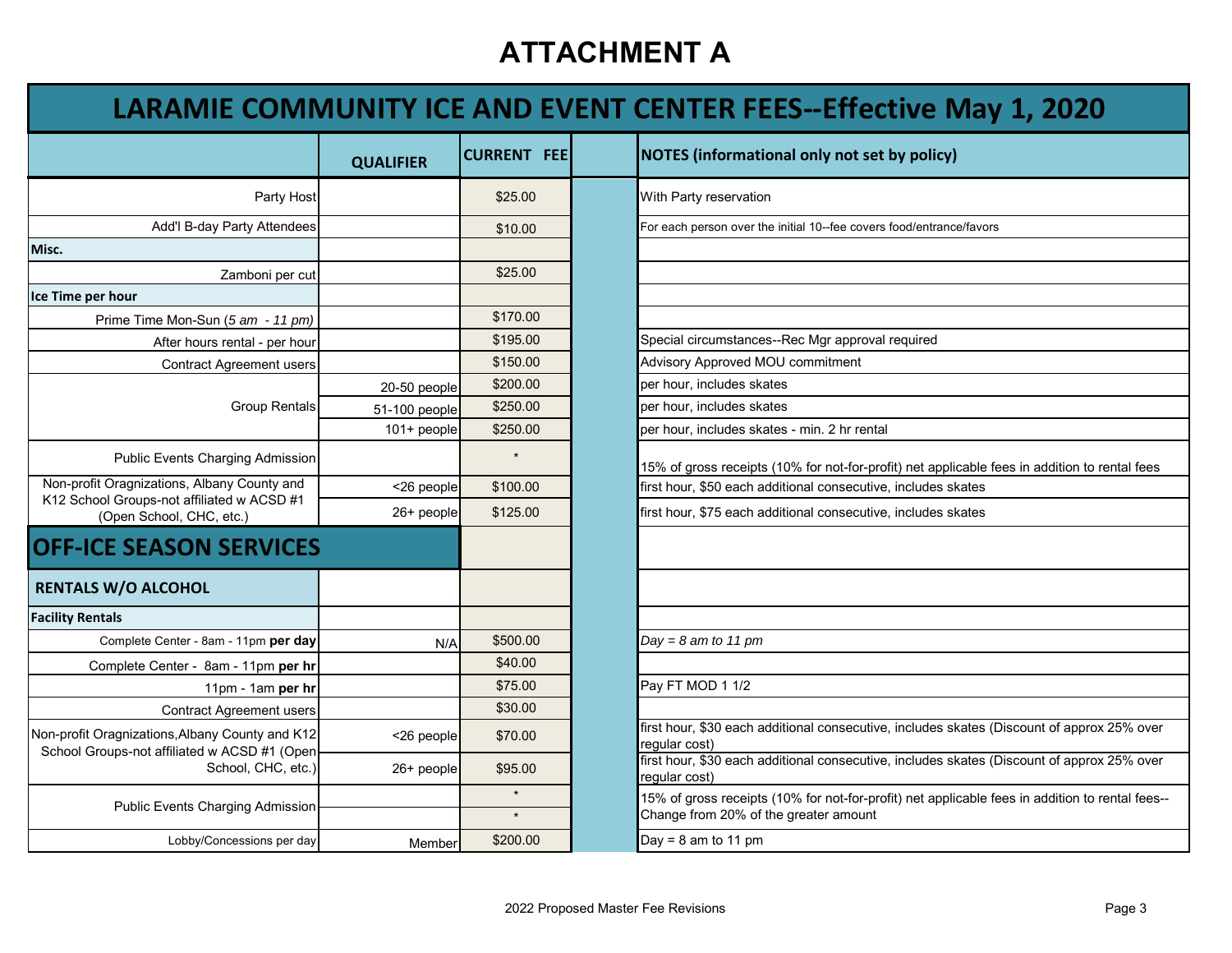## **LARAMIE COMMUNITY ICE AND EVENT CENTER FEES‐‐Effective May 1, 2020**

|                                         | <b>QUALIFIER</b> | <b>CURRENT FEE</b> | <b>NOTES (informational only not set by policy)</b>                 |                                                                                               |
|-----------------------------------------|------------------|--------------------|---------------------------------------------------------------------|-----------------------------------------------------------------------------------------------|
| Lobby/Concessions per hr                | Member           | \$20.00            |                                                                     |                                                                                               |
| Meeting Room per hr                     |                  | \$15.00            |                                                                     |                                                                                               |
| <b>Parties</b>                          |                  |                    |                                                                     |                                                                                               |
| Birthday Party Package #1               |                  | \$74.00            | 80% of actual cost) 2 hr rm, 10 passes, skates during public skate  |                                                                                               |
| Birthday Party Package #2               |                  | \$115.00           | 80% of actual cost) 2 hr rm, 20 passes, skates, during public skate |                                                                                               |
| Birthday Party Package #3               |                  | \$195.00           | or roller hockey) Private rink                                      | 80% of actual cost) Host, 2 hr full facility, 20 passes, bounce feature and skates, scoo      |
| Party Host                              |                  | \$40.00            | Add a party host for two hours to any package                       |                                                                                               |
| Food for Add'l B-day Party Attendees    |                  | \$25.00            | Pizza or hot dogs and drinks for 10 people                          |                                                                                               |
| <b>RENTALS EVENT WITH ALCOHOL</b>       |                  |                    |                                                                     |                                                                                               |
| Complete Center -<br>8am - 11pm per day | Member           | \$600.00           | Day = $8$ am to 11 pm                                               |                                                                                               |
| Complete Center -<br>8am - 11pm per hr  |                  | \$50.00            |                                                                     |                                                                                               |
| 11pm - 1am per hr                       |                  | \$85.00            | Pay FT MOD 1 1/2 w/ Rec Mgr Approval only                           |                                                                                               |
| Public Events Charging Admission        |                  | $\star$            |                                                                     | 15% of gross receipts (10% for not-for-profit) net applicable fees in addition to rental fees |
| Lobby/Concessions per day               | Member           | \$300.00           |                                                                     |                                                                                               |
| Lobby/Concessions per hr                | Member           | \$30.00            |                                                                     |                                                                                               |
| <b>PROGRAMMING</b>                      |                  |                    |                                                                     |                                                                                               |
| Roller Hockey Drop In Admission         | all              | \$4.00             | hr session/drop in                                                  |                                                                                               |
| Ages 5 & up Admission                   | all              | \$5.00             |                                                                     |                                                                                               |
| Ages 3 & 4 Admission                    | all              | \$2.50             |                                                                     |                                                                                               |
| Skate Rental - Public Skate             | >age 4           | \$2.50             | includes tax                                                        |                                                                                               |
|                                         | age 4 and under  | \$1.00             | includes tax                                                        |                                                                                               |

|                            | <b>QUALIFIER</b> | <b>CURRENT FEE</b> | <b>NOTES (informational only not set by policy)</b>                                                                            |
|----------------------------|------------------|--------------------|--------------------------------------------------------------------------------------------------------------------------------|
| Lobby/Concessions per hr   | Member           | \$20.00            |                                                                                                                                |
| Meeting Room per hr        |                  | \$15.00            |                                                                                                                                |
|                            |                  |                    |                                                                                                                                |
| Birthday Party Package #1  |                  | \$74.00            | 80% of actual cost) 2 hr rm, 10 passes, skates during public skate                                                             |
| Birthday Party Package #2  |                  | \$115.00           | 80% of actual cost) 2 hr rm, 20 passes, skates, during public skate                                                            |
| Birthday Party Package #3  |                  | \$195.00           | 80% of actual cost) Host, 2 hr full facility, 20 passes, bounce feature and skates, scooters<br>or roller hockey) Private rink |
| Party Host                 |                  | \$40.00            | Add a party host for two hours to any package                                                                                  |
| dd'l B-day Party Attendees |                  | \$25.00            | Pizza or hot dogs and drinks for 10 people                                                                                     |
| <b>/ITH ALCOHOL</b>        |                  |                    |                                                                                                                                |
| 8am - 11pm per day         | Member           | \$600.00           | Day = $8$ am to 11 pm                                                                                                          |
| 8am - 11pm per hr          |                  | \$50.00            |                                                                                                                                |
| 11pm - 1am per hr          |                  | \$85.00            | Pay FT MOD 1 1/2 w/ Rec Mgr Approval only                                                                                      |
| g Admission                |                  | $\star$            | 15% of gross receipts (10% for not-for-profit) net applicable fees in addition to rental fees                                  |
| Lobby/Concessions per day  | Member           | \$300.00           |                                                                                                                                |
| Lobby/Concessions per hr   | Member           | \$30.00            |                                                                                                                                |
|                            |                  |                    |                                                                                                                                |
| Hockey Drop In Admission   | all              | \$4.00             | 1 hr session/drop in                                                                                                           |
| Ages 5 & up Admission      | all              | \$5.00             |                                                                                                                                |
| Ages 3 & 4 Admission       | all              | \$2.50             |                                                                                                                                |
| kate Rental - Public Skate | >age 4           | \$2.50             | includes tax                                                                                                                   |
|                            | age 4 and under  | \$1.00             | includes tax                                                                                                                   |